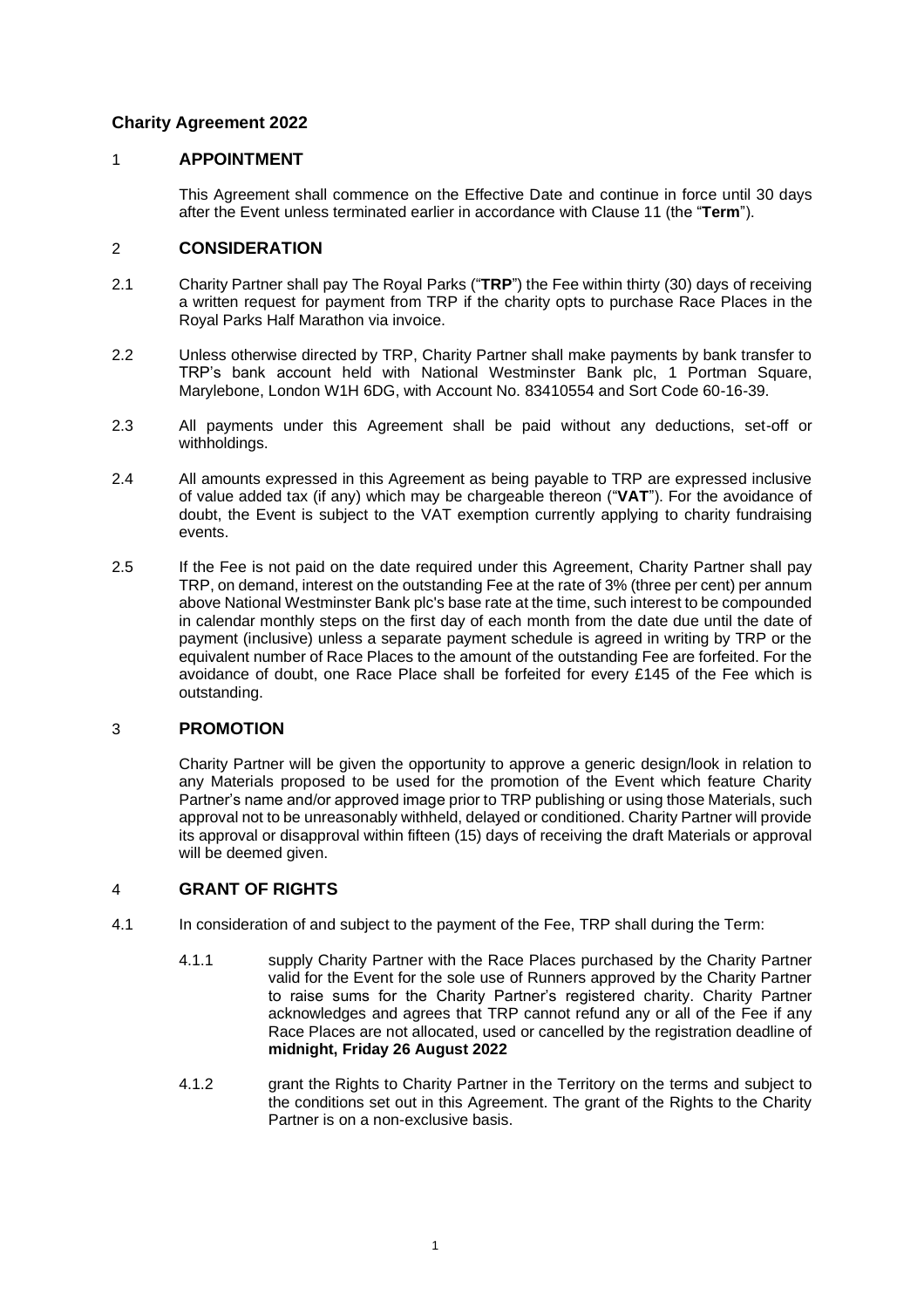- 4.2 Charity Partner acknowledges that:
	- 4.2.1 TRP shall be entitled to appoint other official partners, sponsors and suppliers in relation to the Event; and
	- 4.2.2 TRP has granted and may grant similar rights to the Rights to other charities, partners, sponsors and suppliers in relation to the Event, and TRP shall not be deemed by Charity Partner to be in breach of any term of this Agreement as a result of such arrangements.

## <span id="page-1-0"></span>5 **CHARITY PARTNER'S OBLIGATIONS**

- 5.1 Charity Partner shall:
	- 5.1.1 during the Term grant TRP a non-exclusive royalty free licence to use the Charity Partner Mark and the Charity Partner Intellectual Property Rights for the purposes of fulfilling TRP's obligations under this Agreement;
	- 5.1.2 ensure that all Marketing Activities and samples of all Materials and Products are approved in writing by TRP (such approval not to be unreasonably withheld, delayed or conditioned) prior to Charity Partner commencing any such Marketing Activities or prior to the publication, manufacture or use of the Materials and the Products. TRP will use its reasonable endeavours to provide any approval or disapproval within 5 working days of receipt of any request from Charity Partner or approval will be deemed given;
	- 5.1.3 ensure that all Materials and Products conform with any samples approved by TRP;
	- 5.1.4 ensure that all Materials are used solely for the Marketing Activities and Charity Partner shall not (and shall not authorise or procure any third party to) sell the Materials or the Products, offer the Materials or the Products for sale or distribute any Materials or the Products other than as part of the Marketing Activities;
	- 5.1.5 not use the Designation, the Marks or any Materials or Products except as expressly provided in this Agreement and in accordance with any usage guidelines notified to Charity Partner in writing by TRP from time to time during the Term;
	- 5.1.6 ensure that the Materials and Products do not contain a designation other than the Designation or any logo other than the Marks;
	- 5.1.7 if requested by TRP in writing, provide one sample of each Material and each Product to TRP within fifteen (15) days of receiving the request;
	- 5.1.8 not use any TRP Intellectual Property Rights for any purpose without the prior written consent of TRP;
	- 5.1.9 not make any announcement of the nature or subject of this Agreement without the prior written consent of TRP;
	- 5.1.10 not adopt or use any domain names, marks, drawings, symbols, emblems, logos, designations or names confusingly similar to the TRP Intellectual Property Rights, Designation or the Marks;
	- 5.1.11 ont knowingly do or suffer to be done any act or thing which will in any way harm, misuse or bring into disrepute, impair or adversely affect the good name or reputation of TRP, the TRP Intellectual Property Rights or the rights and interests of TRP in the TRP Intellectual Property Rights;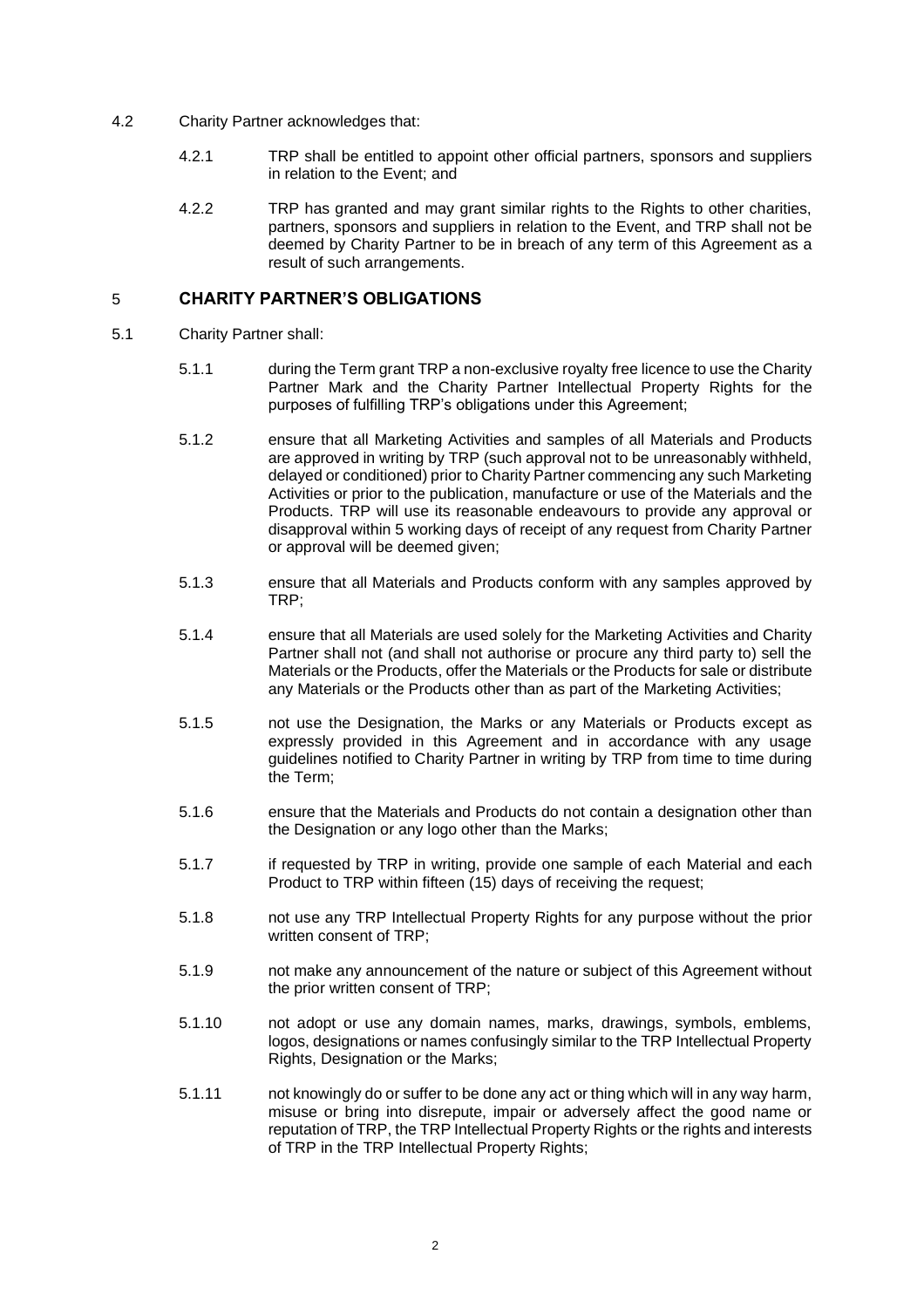- 5.1.12 not make any representation or give any warranty on behalf of TRP nor create any expense chargeable to TRP or otherwise pledge the credit of TRP;
- 5.1.13 not hold itself out as a supplier to or sponsor of TRP or otherwise associate itself with TRP except strictly in accordance with and subject to the terms of this Agreement;
- 5.1.14 not engage in any joint exploitation of or otherwise enter into any joint marketing or promotion such that any of the Products, the Materials, TRP or the Marks is associated with any third party or any third party's products or services;
- 5.1.15 co-operate with and comply with all reasonable requests of TRP at all times during the Term and promptly notify TRP of any factor which could or does impact upon Charity Partner's ability to perform its obligations under this Agreement;
- 5.1.16 the Charity Partner will be required to enter details for each Runner (i.e. name, email address and phone number) so the Runner may receive their registration link. Charity Partners must receive permission to share this information with the Royal Parks Half Marathon from each Runner prior to entering the Runner's details; and
- 5.1.17 the charity partner agrees that if the primary contact on their account changes, the charity will contact [info@royalparkshalf.com](mailto:info@royalparkshalf.com) to notify of the change and update the account accordingly.
- 5.2 Charity Partner will use best endeavours to ensure that it and each of its Runners participates in the Event in a manner consistent with TRP's commitment to environmental sustainability.
- 5.3 Without prejudice to the generality of the foregoing, Charity Partner will use its best endeavours to ensure that, in connection with the Event, it and, where applicable, each of its Runners will:
	- 5.3.1 not use or supply any single-use plastic bottles;
	- 5.3.2 make knowledgeable and responsible choices in relation to environmental sustainability, including:
		- 5.3.2.1 the removal of palm oil from products supplied at the Event;
		- 5.3.2.2 the separation of different kinds of waste into the correct designated receptacles provided at the Event;
		- 5.3.2.3 choosing local and organic food and Fairtrade Items when making purchases for the Event; and
		- 5.3.2.4 promoting the reduction, reuse and recycling of products at the Event site;
	- 5.3.3 reduce or eliminate the use of single-use plastic products at the Event site, including charity cheer items, glitter, temporary tattoos, clappers, pom-poms, cable-ties, individual packets of snacks and sweets, utensils, rain ponchos, single-use bunting, flyers, balloons, and leaflets; and
	- 5.3.4 make use only of environmentally friendly arts and crafts in connection with the Event.

## 6 **INTELLECTUAL PROPERTY**

6.1 Charity Partner acknowledges that TRP has the sole and absolute right to authorise Charity Partner to utilise the TRP Intellectual Property Rights for the purpose of this Agreement where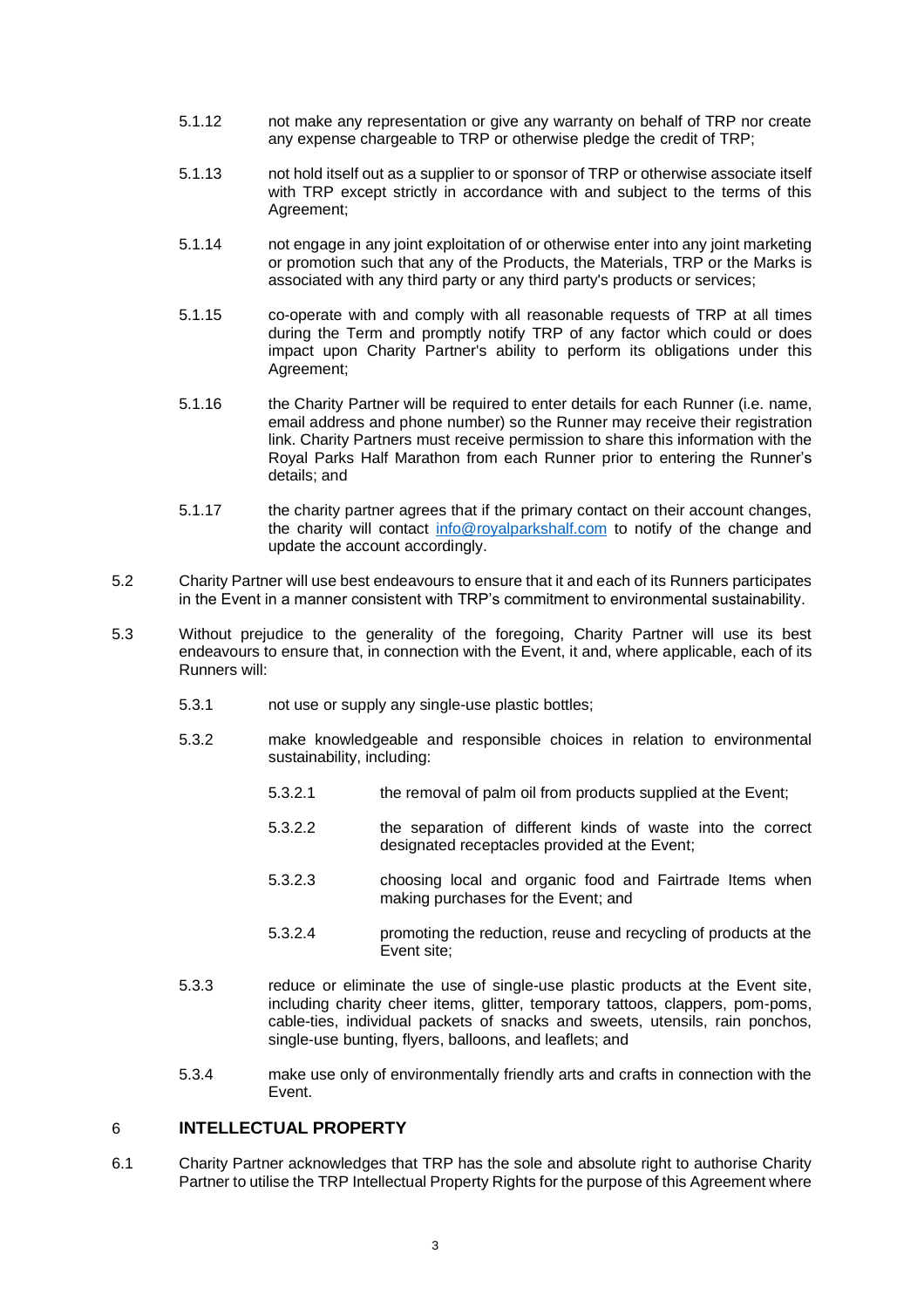relevant. Charity Partner shall not do, or omit to do, or permit to be done, any act which will or may weaken, damage or be detrimental to the TRP Intellectual Property Rights or the reputation or goodwill associated with the TRP Intellectual Property Rights or which may invalidate or jeopardise any registration of the TRP Intellectual Property Rights.

- 6.2 TRP acknowledges that Charity Partner has the sole and absolute right to authorise TRP to utilise the Charity Partner Intellectual Property Rights for the purpose of this Agreement where relevant. TRP shall not do, or omit to do, or permit to be done, any act which will or may weaken, damage or be detrimental to the Charity Partner Intellectual Property Rights or the reputation or goodwill associated with the Charity Partner Intellectual Property Rights or which may invalidate or jeopardise any registration of the Charity Partner Intellectual Property Rights.
- 6.3 Charity Partner acknowledges that all TRP Intellectual Property Rights together with any goodwill attaching to the Marks shall be and remain the sole property of TRP. Should any right, title or interest in or to the TRP Intellectual Property Rights or any goodwill arising out of the use of the Marks become vested in Charity Partner (by the operation of law or otherwise), it shall hold the same in trust for and shall, at the request of TRP immediately unconditionally assign (with full title guarantee) free of charge, any such right, title, interest or goodwill to TRP and execute any documents and do all acts required by TRP for the purpose of confirming such assignment. If Charity Partner fails to execute and deliver any such document or do any such act within 10 (ten) working days of any request in writing therefore from TRP, Charity Partner irrevocably appoints and authorises TRP to execute the same on its behalf as its authorised agent.
- 6.4 TRP acknowledges that all Charity Partner Intellectual Property Rights together with any goodwill attaching to the Charity Partner Mark shall be and remain the sole property of Charity Partner. Should any right, title or interest in or to the Charity Partner Intellectual Property Rights or any goodwill arising out of the use of the Charity Partner Mark become vested in TRP (by the operation of law or otherwise), it shall hold the same in trust for and shall, at the request of Charity Partner immediately unconditionally assign (with full title guarantee) free of charge, any such right, title, interest or goodwill to Charity Partner and execute any documents and do all acts required by Charity Partner for the purpose of confirming such assignment. If TRP fails to execute and deliver any such document or do any such act within 10 (ten) working days of any request in writing therefore from Charity Partner, TRP irrevocably appoints and authorises Charity Partner to execute the same on its behalf as its authorised agent.
- 6.5 Charity Partner shall include in all Materials a copyright and/or trade mark notice (the form of which notices shall be as notified by TRP).
- 6.6 If Charity Partner becomes aware of any threatened or actual unauthorised use of the TRP Intellectual Property Rights, Charity Partner shall immediately notify the same to TRP in writing, setting out the facts in reasonable detail. Charity Partner will at TRP's request give all reasonable co-operation to TRP (including the provision of documentation and making relevant personnel available) in any action, claim or proceedings brought or threatened in respect of the TRP Intellectual Property Rights and TRP will be responsible for Charity Partner's reasonable costs in connection with this co-operation.
- 6.7 If TRP becomes aware of any threatened or actual unauthorised use of the Charity Partner Intellectual Property Rights, TRP shall immediately notify the same to Charity Partner in writing, setting out the facts in reasonable detail. TRP will at Charity Partner's request give all reasonable co-operation to Charity Partner (including the provision of documentation and making relevant personnel available) in any action, claim or proceedings brought or threatened in respect of the Charity Partner Intellectual Property Rights and Charity Partner will be responsible for TRP's reasonable costs in connection with this co-operation.
- 6.8 Charity Partner shall have no right to take action against any third party in relation to the unauthorised use by that third party of the TRP Intellectual Property Rights. Charity Partner shall have no right or entitlement to any damages or costs recovered by TRP from any action against any third party for infringement of any TRP Intellectual Property Rights.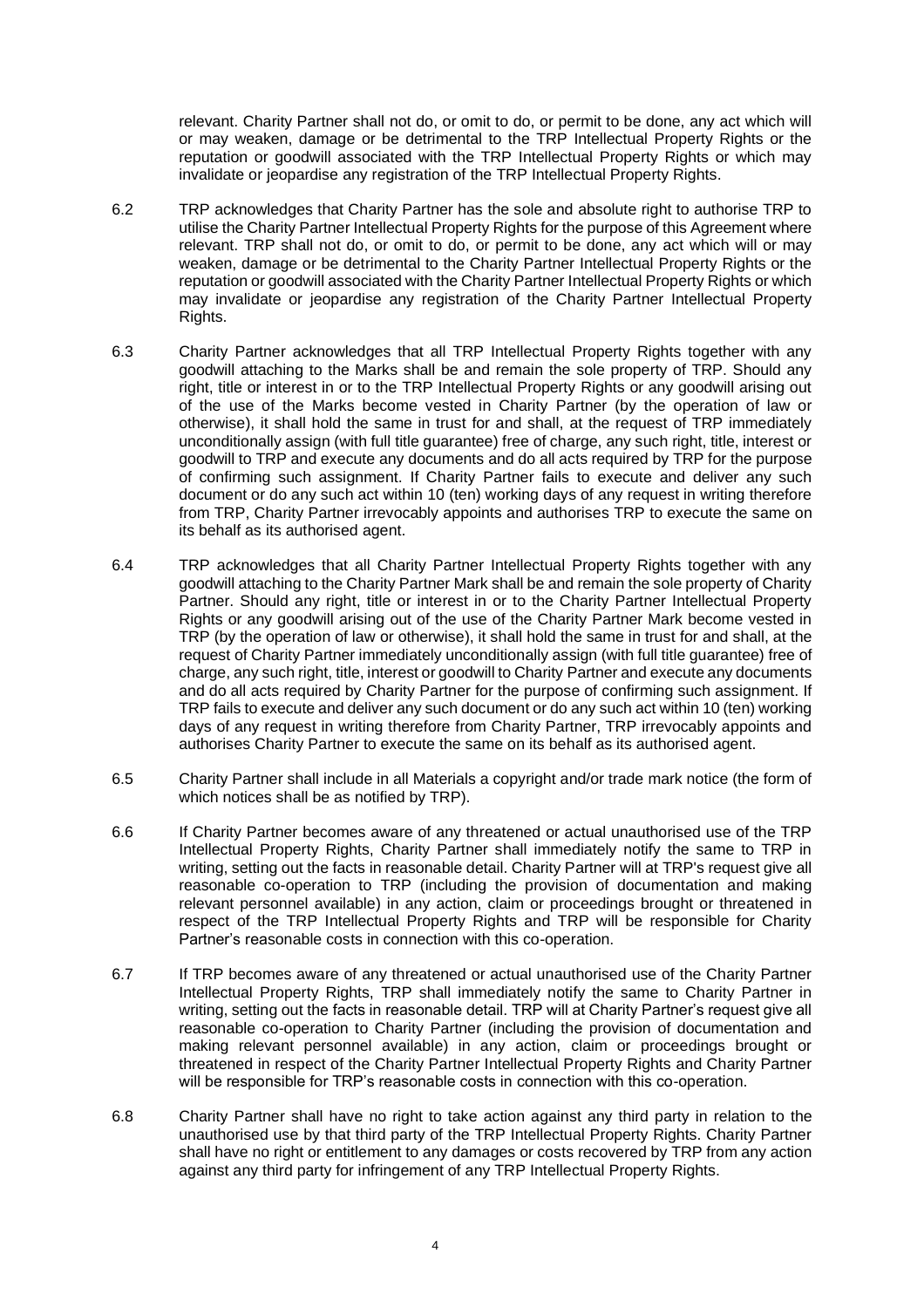## 7 **WARRANTIES**

- 7.1 TRP represents and warrants to Charity Partner that:
	- 7.1.1 TRP has the requisite power and authority to enter into and perform its obligations under this Agreement;
	- 7.1.2 TRP is the owner or licensee of all rights, title and interest in and to the TRP Intellectual Property Rights; and
	- 7.1.3 TRP has the right to authorise Charity Partner to utilise the TRP Intellectual Property Rights for the purpose of this Agreement.
- 7.2 Charity Partner represents and warrants to TRP that:
	- 7.2.1 Charity Partner has the requisite power and authority to enter into and perform its obligations under this Agreement;
	- 7.2.2 Charity Partner is the owner or licensee of all rights, title and interest in and to the Charity Partner Intellectual Property Rights; and
	- 7.2.3 Charity Partner has the right to authorise TRP to utilise the Charity Partner Intellectual Property Rights for the purpose of this Agreement.

## 8 **RUNNERS' PARTICIPATION**

- 8.1 Charity Partner agrees to use its reasonable endeavours to ensure that the Runners:
	- 8.1.1 participate in the Event;
	- 8.1.2 wear their allocated the Race Numbers;
	- 8.1.3 follow the Race Rules published by TRP from time to time; and
	- 8.1.4 follow the reasonable directions of TRP, the Promoter and/or their authorised representatives.
- 8.2 Charity Partner agrees to comply with all security provisions, health and safety provisions and other directions or requirements notified to Charity Partner in connection with the Event.
- <span id="page-4-0"></span>8.3 Charity Partner will ensure that each that each Runner has read and indicated their agreement to the Participation Agreement with TRP and the Promoter permitting TRP to exploit their participation for all uses for which their participation may be exploited in accordance with this Agreement and Data Protection Laws.
- 8.4 Charity Partner agrees that any Runner who has not indicated their agreement to the Participation Agreement by **midnight, Friday 26 August 2022**, in accordance with Clause [8.3,](#page-4-0) will not be permitted to compete in the Event.
- <span id="page-4-1"></span>8.5 Charity Partner must ensure that:
	- 8.5.1 all Runners are added onto the half marathon console and have completed their runner profile before **midnight, Friday 26 August 2022**;
	- 8.5.2 all funds raised by the Runners will be paid to the charitable purpose designated by the Charity Partner; and
	- 8.5.3 each Runner has given their prior consent to enable Charity Partner, or a team leader designated by Charity Partner, to: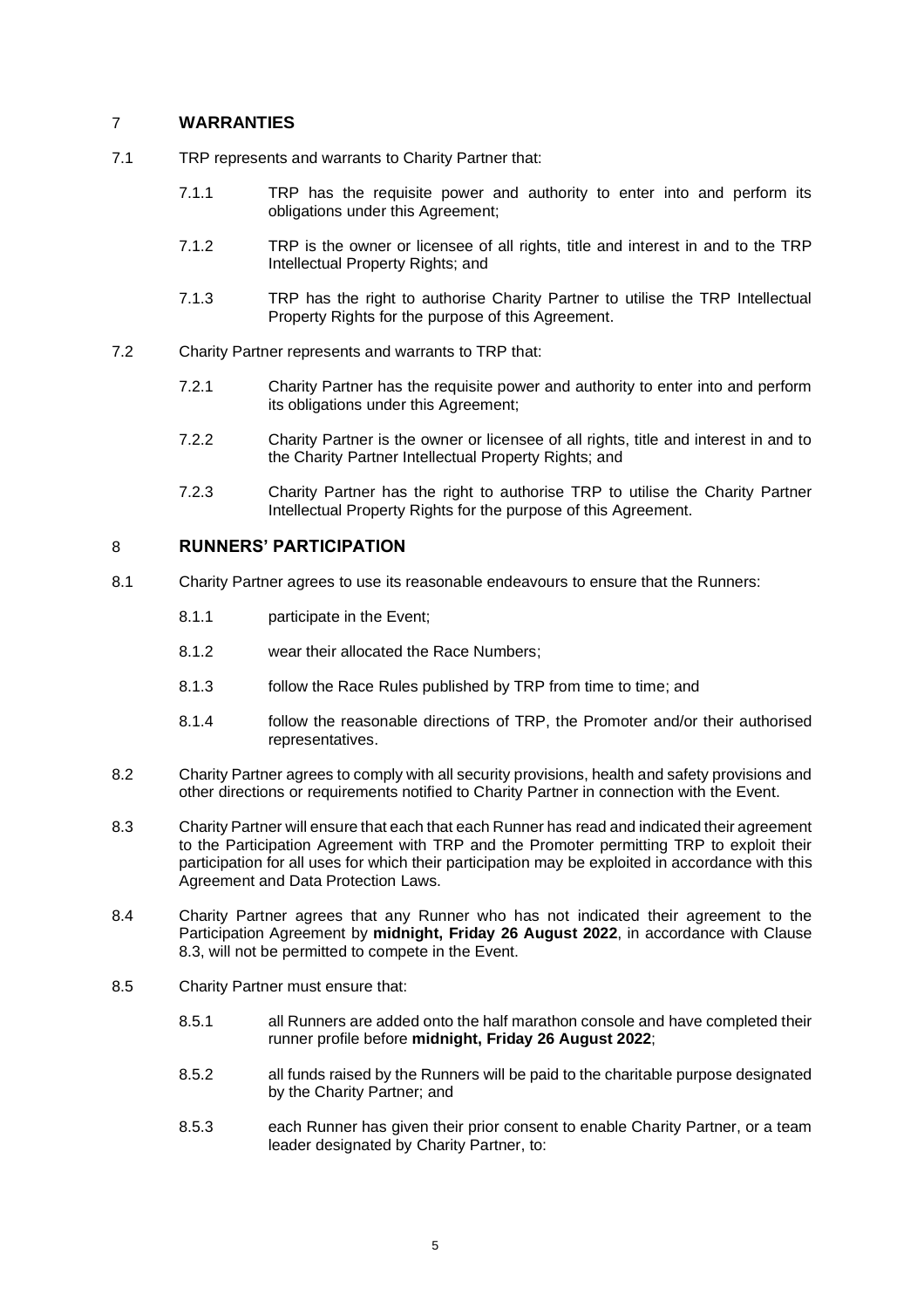- 8.5.3.1 provide the Runner's name, address and email address to TRP and/or the Promoter for the purposes of completing an Event registration for that Runner:
- 8.5.3.2 contact the Runner for the purposes of preparation for the Event, including reviewing the Runner's fundraising progress;
- 8.5.3.3 provide the Runner's contact details to a third-party fulfilment company for the purposes of that third party providing the Runner with apparel to be used in connection with the Event; and
- 8.5.3.4 view that Runner's completed registration details on the Event database.
- 8.6 Charity Partner must not use, edit, transfer or disclose any Runner's Personal Data other than as expressly provided in Clause [8.5.3.](#page-4-1)
- 8.7 TRP must ensure that the Participation Agreement will include all provisions necessary for the Runners' Personal Data to be collected and processed by TRP and the Promoter in accordance with Data Protection Laws.

## <span id="page-5-0"></span>9 **REGULATIONS AND ACCESS**

- 9.1 Charity Partner undertakes that in connection with the Event it will comply with all laws, rules and regulations, licences and certificates in force in relation to the Event and the operation of events similar to the Event. In addition, Charity Partner undertakes to comply with the reasonable instructions of the Promoter and TRP.
- 9.2 Charity Partner warrants and undertakes that it shall not and shall ensure that its employees and agents shall not, and shall take reasonable steps to procure that any Runners and third parties shall not during the Term, whilst at the Parks, in any interviews conducted at or in relation to the Event:
	- 9.2.1 do or say anything that may: a. be obscene, immoral, harmful or offensive according to generally acceptable standards; b. offend against the normal standards of decency; c. encourage or incite the commission of crime or public disorder; d. endanger public safety; or e. encourage, in whatever manner, behaviour which promotes disparaging views or behaviour relating to an individual or group's colour, race, nationality, ethnic or national origins, disability, sex, sexual orientation, marital status, religion or age;
	- 9.2.2 make any political statements;
	- 9.2.3 advertise or promote the goods or services, name or brand of any third party (whether or not a sponsor of Charity Partner) or display or procure the display of any advertising or other promotional materials for any third party's goods and/or services, name or brand;
	- 9.2.4 endanger public safety; or
	- 9.2.5 cause damage to the Parks and that if any such damage is caused Charity Partner will be fully responsible for the costs of repair of such damage.

# 10 **CHANGE OF ROUTE ETC**

TRP may reasonably elect to postpone or stage the Event on a different date or alter the route of the Event at any time for any reason. TRP admits no liability for any loss or damage resulting from any changes to the facilities/services to be provided by TRP to Charity Partner as a result of the change of date or route and which are reasonably required by TRP. Charity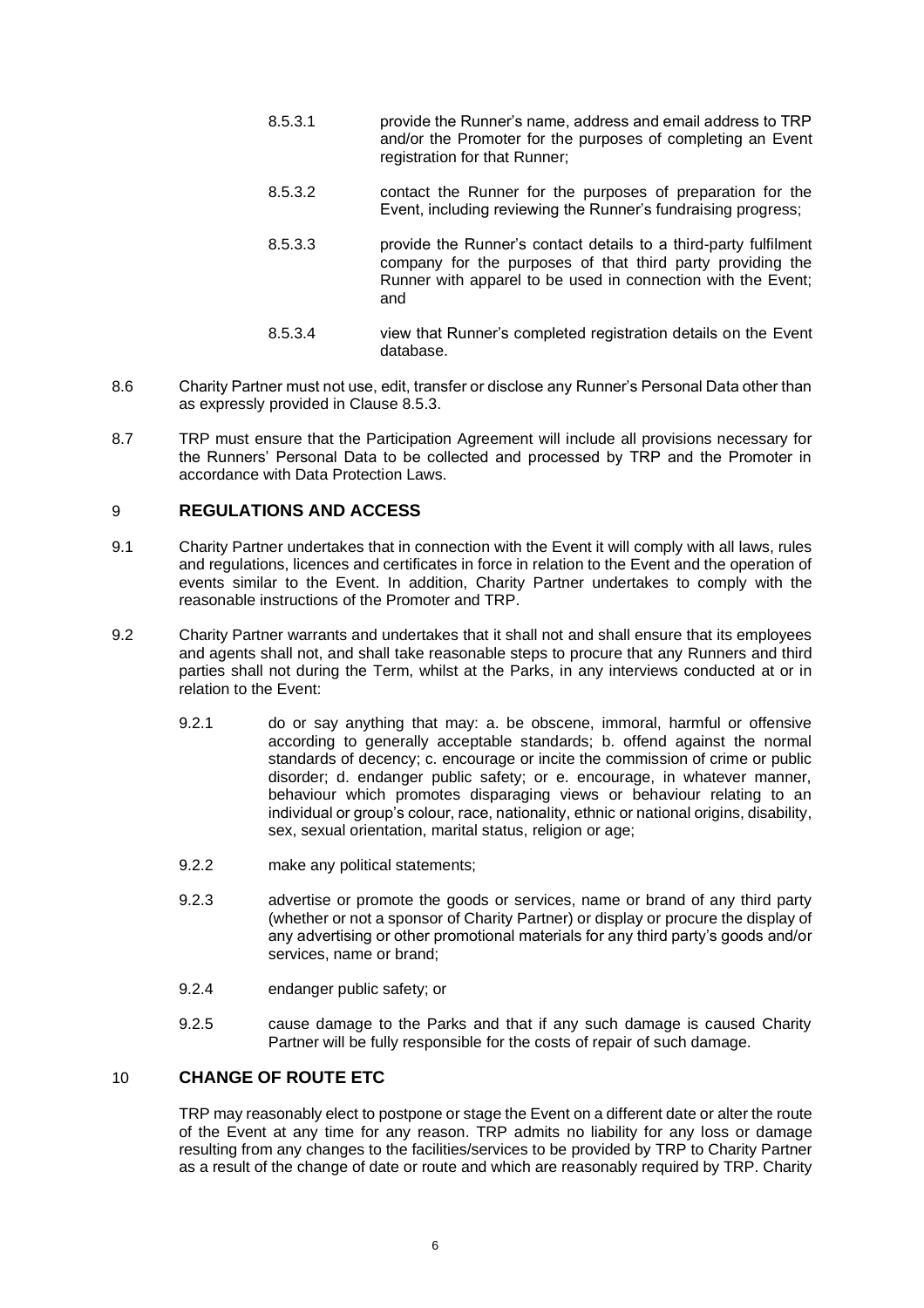Partner acknowledges and agrees that TRP cannot refund the Fee or offer Race Places free of charge at a future Event, but Charity Partner will have the Rights in the changed event.

### <span id="page-6-0"></span>11 **TERMINATION**

- 11.1 This Agreement may be terminated with immediate effect by either party by written notice to the other party given at any time if such other party shall have committed a material breach of any of the terms hereof and (where such breach is capable of being remedied) shall have failed to remedy the same within 15 (fifteen) days of receiving a notice specifying the breach and requiring its remedy.
- 11.2 This Agreement may be terminated with immediate effect by either party with written notice to the other if:
	- 11.2.1 any meeting of creditors of such other party is held or any arrangement or composition with or for the benefit of its creditors (including any voluntary arrangement as defined in the Insolvency Act 1986) is proposed or entered into by or in relation to such other party (other than for the purposes of bona fide reconstruction or amalgamation);
	- 11.2.2 a supervisor, receiver, administrator, administrative receiver or other encumbrancer takes possession of or is appointed over or any distress, execution or other process is levied or enforced (and is not discharged within seven days) upon the whole or any substantial part of the assets of such other party;
	- 11.2.3 such other party ceases or threatens to cease to carry on business or is or becomes unable to pay its debts within the meaning of Section 123 of the Insolvency Act 1986;
	- 11.2.4 a resolution is passed, any procedure is commenced, any meeting is convened or any other step is taken (including, without limitation, the making of an application, the presentation of a petition or the filing or service of a notice) with a view to:
		- 11.2.4.1 the other party being adjudicated or found insolvent;
		- 11.2.4.2 the winding up or dissolution of the other party;
		- 11.2.4.3 the other party obtaining a moratorium or other protection from its creditors; or
		- 11.2.4.4 the appointment of a trustee, supervisor, administrative or other receiver, administrator, liquidator or similar officer or encumbrancer in respect of the other party or any of its assets;
	- 11.2.5 any investigation or proceedings are instituted in relation to the Charity Partner by the Charity Commission or any other body with similar remit or pursuant to charity legislation;
	- 11.2.6 any event analogous to any of the foregoing occurs in any jurisdiction; or
	- 11.2.7 any event of Force Majeure Event as set out in Clause [15](#page-8-0) continues for a consecutive period of 4 (four) weeks.

#### <span id="page-6-1"></span>12 **EFFECTS OF TERMINATION**

- 12.1 On the expiry or earlier termination of this Agreement:
	- 12.1.1 such expiry or termination shall be without prejudice to the rights of the parties accrued prior to such expiry or termination;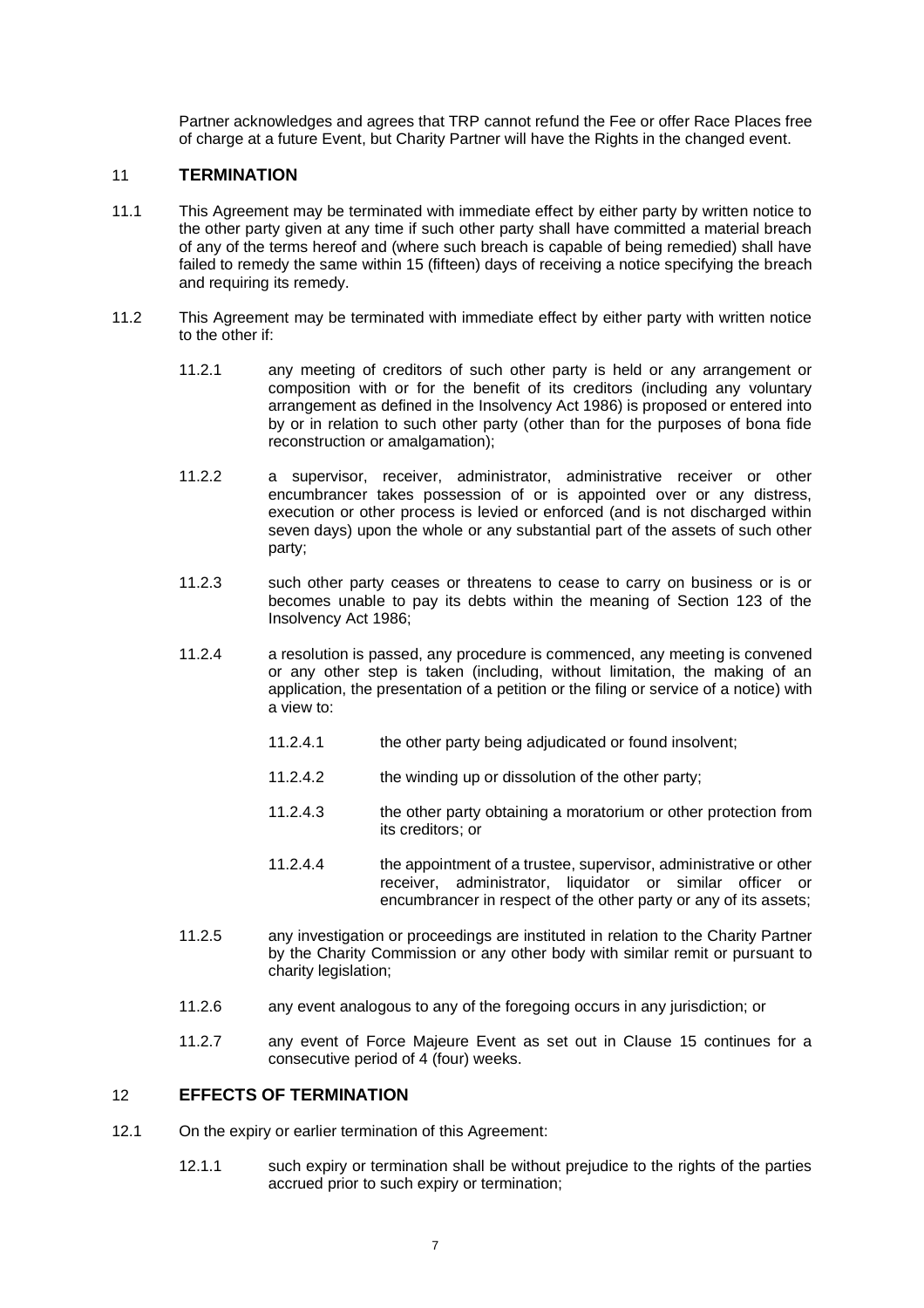- 12.1.2 the rights granted under this Agreement shall revert immediately to TRP and Charity Partner shall immediately cease all exercise of those rights. In particular, Charity Partner shall immediately cease using the Designation and the Marks and withdraw all Materials (in its possession custody or control);
- 12.1.3 Charity Partner shall immediately deliver up to TRP (or at the option of TRP destroy and provide appropriate evidence of such destruction) any Materials (in its possession custody or control) that incorporate the Designation, the Marks or any TRP Intellectual Property Rights and the Runner's Race Places if they have not already been allocated. If they have been allocated and the Charity Partner is being investigated pursuant to Clause [11.2.5,](#page-6-1) TRP may at its discretion nominate an alternative charity with similar objects to receive funds raised by such Runners; and
- 12.1.4 TRP shall use its reasonable efforts to delete references to the Charity Partner or Charity Partner Mark in the Materials where practicably possible, but shall not be required to recall any Materials.
- 12.2 The provisions of Clauses [5](#page-1-0) to [9](#page-5-0) and [11](#page-6-0) to [14](#page-7-0) of this Agreement shall survive the expiry or earlier termination of this Agreement.

# <span id="page-7-4"></span>13 **CONFIDENTIALITY**

- <span id="page-7-2"></span>13.1 Subject to Clause [13.3,](#page-7-1) each party ("**Receiving Party**") warrants and undertakes that it will respect and preserve the confidentiality of all information which is confidential in nature (whether or not contained in documents) disclosed by a party ("**Disclosing Party**") relating to the Event or any third party connected with the Event (including the Promoter, other service providers and/or any sponsors) or the business, financial position and future plans of the Disclosing Party or any third party connected with the Event ("**Confidential Information**").
- <span id="page-7-3"></span>13.2 Subject to Clause [13.3,](#page-7-1) the Receiving Party will not, without the express prior written consent of the Disclosing Party, communicate or make available the Confidential Information to any third party and/or use the Confidential Information for any purpose other than strictly as necessary for the participation of its obligations under this Agreement and in such cases in line with the Data Protection Laws.
- <span id="page-7-1"></span>13.3 Clauses [13.1](#page-7-2) and [13.2](#page-7-3) will not apply to any information which is required to be disclosed by applicable law or order of a court of competent jurisdiction or recognised stock exchange or government department or agency (including, for the avoidance of doubt, any tax authority), provided that the Recipient shall (to the extent permitted by law) give reasonable notice to the Discloser of such disclosure and endeavour to minimise the extent of such disclosure.
- 13.4 Each party acknowledges and agrees that in the event that the terms of this Clause [13](#page-7-4) are breached, damages would not be an adequate remedy and equitable remedies (such as specific performance or an injunction) would be appropriate.

## <span id="page-7-0"></span>14 **INDEMNITIES AND LIABILITY**

- <span id="page-7-5"></span>14.1 Subject to Clause [14.3,](#page-8-1) Charity Partner shall fully indemnify and keep TRP fully indemnified from and against all liabilities, claims, actions, proceedings, loss, damage, costs or expenses suffered or incurred by TRP in consequence or arising out of:
	- 14.1.1 any breach or non-participation of all or any of the covenants, warranties, representations, obligations, undertakings or agreements on Charity Partner's part contained in this Agreement;
	- 14.1.2 the exercise by Charity Partner of any of the Rights except as set out in this Agreement; or
	- 14.1.3 the death or injury to any person attending the Event caused by Charity Partner's negligence or default or that of Charity Partner's Runners.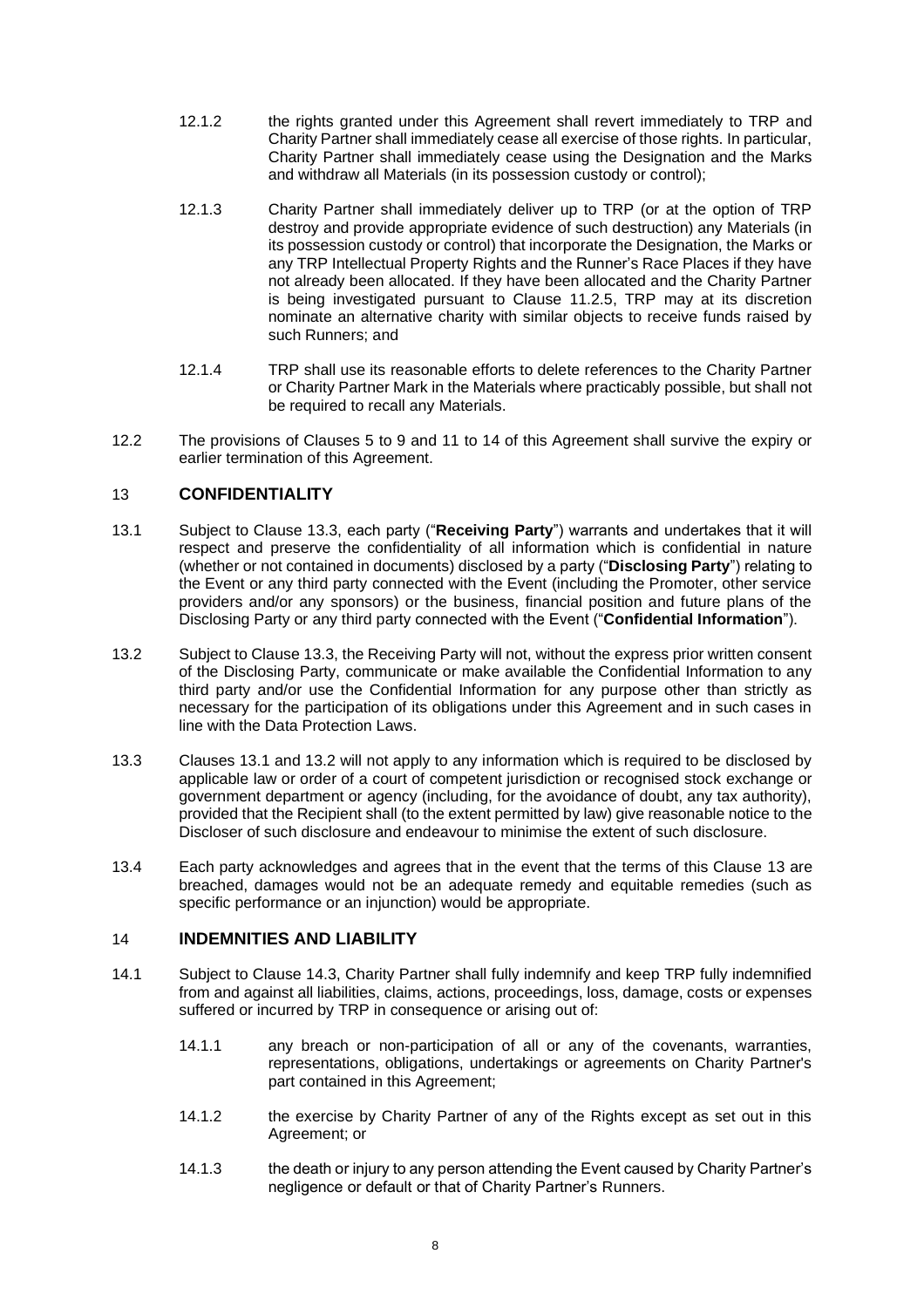- <span id="page-8-2"></span>14.2 Nothing in this Agreement shall exclude or restrict Charity Partner's liability under Clause [14.1.3](#page-7-5) or otherwise exclude or restrict a party's liability for death or personal injury resulting from the negligence of that party or (where applicable) of its employees while acting in the course of their employment.
- <span id="page-8-1"></span>14.3 Neither party shall have any liability whatsoever in contract, tort (including negligence), breach of statutory duty or otherwise for any indirect loss, including (without limitation loss of profit, opportunity, anticipated profit, anticipated revenue, business and/or goodwill) or damage suffered by it in relation to this Agreement, even if the other party has been advised of the possibility of such damages or losses.
- 14.4 Subject to Clause [14.2,](#page-8-2) the total liability of TRP or the Charity Partner arising under or in connection with this Agreement or any breach or non-performance of this Agreement no matter how fundamental (including by reason of that party's negligence) in contract, tort or otherwise shall be limited to the Fee.
- 14.5 Charity Partner acknowledges and will notify all Runners of the risk of taking part in an event of this nature. Nothing in this Agreement shall limit the liability of either party to the other for any personal injury to or death of any of the others' employees, agents, subcontractors or Runners caused directly by a negligent or intentional act or omission or fraudulent misrepresentation on its part.
- 14.6 TRP shall not in any event be liable to return monies received or pay compensation or damages to Charity Partner or any third party (for whatever reason such compensation or damages may be due) in excess of the Fee actually received by TRP in cleared funds in accordance with this Agreement as at the date such action and/or claim arises.

## <span id="page-8-0"></span>15 **FORCE MAJEURE**

- 15.1 Neither party shall be liable for its inability to perform any obligation under this Agreement where such inability is caused by a Force Majeure Event.
- 15.2 In particular, TRP is not obliged to organise or stage the Event, to allow Charity Partner or its Runners to participate at the Event or to allow Charity Partner or any Runners access to the Parks when restricted from doing so by a Force Majeure Event.
- 15.3 If either party is affected by a Force Majeure Event which prevents that party from performing its obligations under this Agreement, the affected party shall:
	- 15.3.1 promptly notify the other of the nature and extent of the circumstances in question; and
	- 15.3.2 use all reasonable endeavours to mitigate and/or eliminate the consequences of such Force Majeure Event and inform the other party of the steps which it is taking and proposes to take to do so.
- 15.4 Neither party will be liable to the other party or its sub-licensees for:
	- 15.4.1 any expenses or losses directly or indirectly incurred by them; or
	- 15.4.2 any delay in performing its obligations nor for failure to perform its obligations under this Agreement,

as a result of a Force Majeure Event.

15.5 If and to the extent that such expenses or losses, delay or failure are caused by a Force Majeure Event each party shall be relieved of those obligations affected by the Force Majeure Event under this Agreement during the duration of such Force Majeure Event.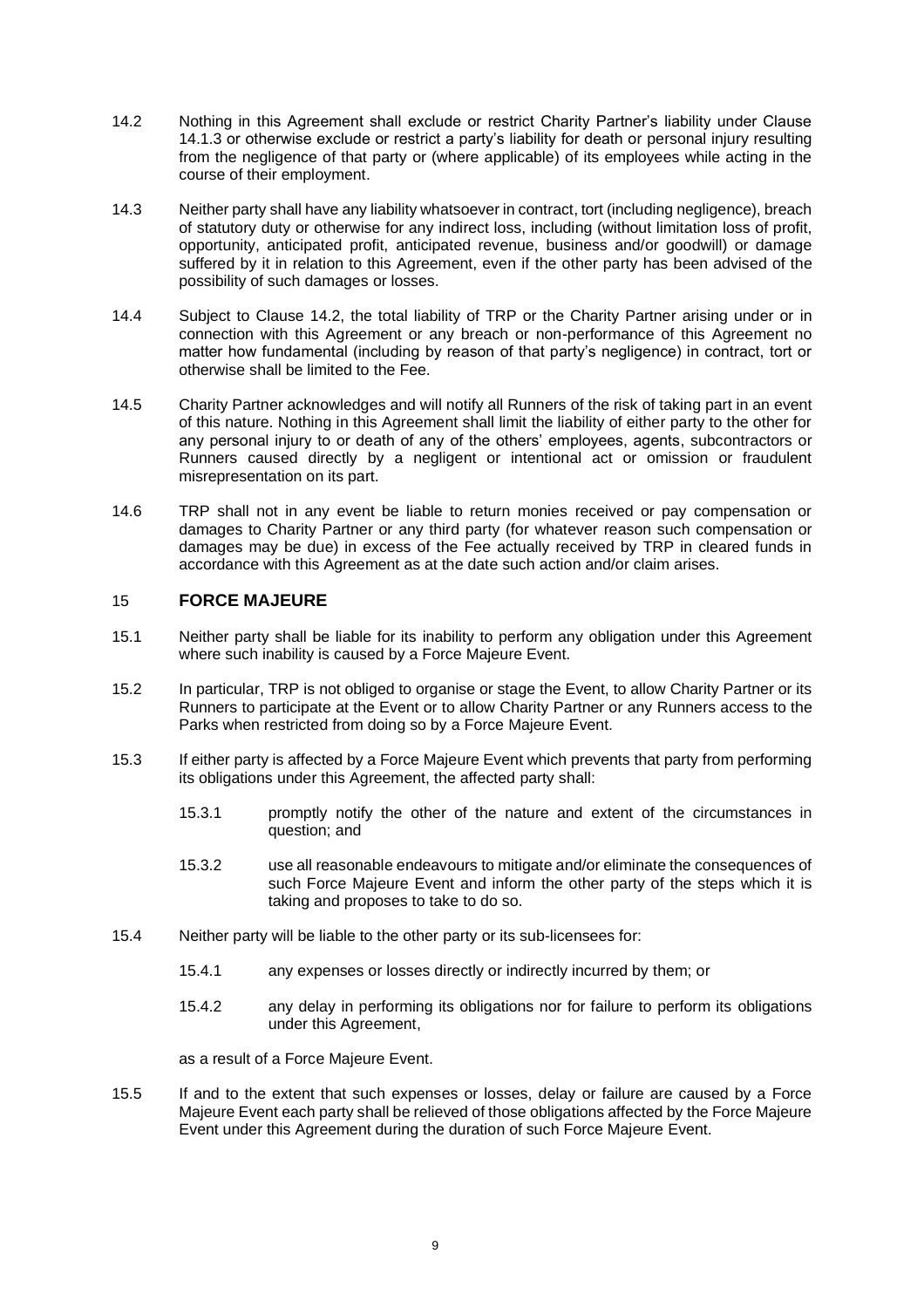# 16 **ILLEGALITY**

- 16.1 If at any time any provision of this Agreement is or becomes invalid, illegal or unenforceable in any respect under the law of any jurisdiction, that provision shall be deleted in respect of that jurisdiction so long as the commercial purpose of this Agreement is still capable of participation, and the deletion of that provision in that jurisdiction shall not in any way affect or impair:
	- 16.1.1 the validity, legality or enforceability in that jurisdiction of any other provision of this Agreement; or
	- 16.1.2 the validity, legality or enforceability under the law of any other jurisdiction of that or any other provision of this Agreement.

# 17 **NOTICES**

- 17.1 All notices, consents and other written communications may be given personally to the intended recipient or sent by pre-paid registered post to the address set out in this Agreement by:
	- 17.1.1 TRP to Charity Partner at its above address; or
	- 17.1.2 Charity Partner to TRP at its above address with a copy to such other person or addresses or numbers as otherwise advised in writing by TRP to Charity Partner.
- 17.2 Such notice is treated as having been given and received:
	- 17.2.1 if delivered, on the day of delivery if a business day, otherwise on the next business day; or
	- 17.2.2 on the date of receipt if sent by registered mail;
- 17.3 For the avoidance of doubt a notice shall not be properly served if sent by email.

## 18 **GENERAL**

- 18.1 Definitions: In this Agreement, the words and expressions set out in Annex 1 shall have the meanings ascribed to them as set out in Annex 1.
- 18.2 Interpretation: In this Agreement:
	- 18.2.1 headings are for convenience only and shall not affect the interpretation of the Agreement; and
	- 18.2.2 unless the context otherwise requires:
		- 18.2.2.1 words importing the singular include the plural and vice versa;
		- 18.2.2.2 words importing one gender include the other;
		- 18.2.2.3 a reference to the Agreement is a reference to the Agreement and Annex 1 and Annex 2 and any variation or replacement of any of them;
		- 18.2.2.4 references to persons include incorporated and unincorporated bodies, partnerships, joint ventures and associations and vice versa and their legal personal representatives, successors and assigns;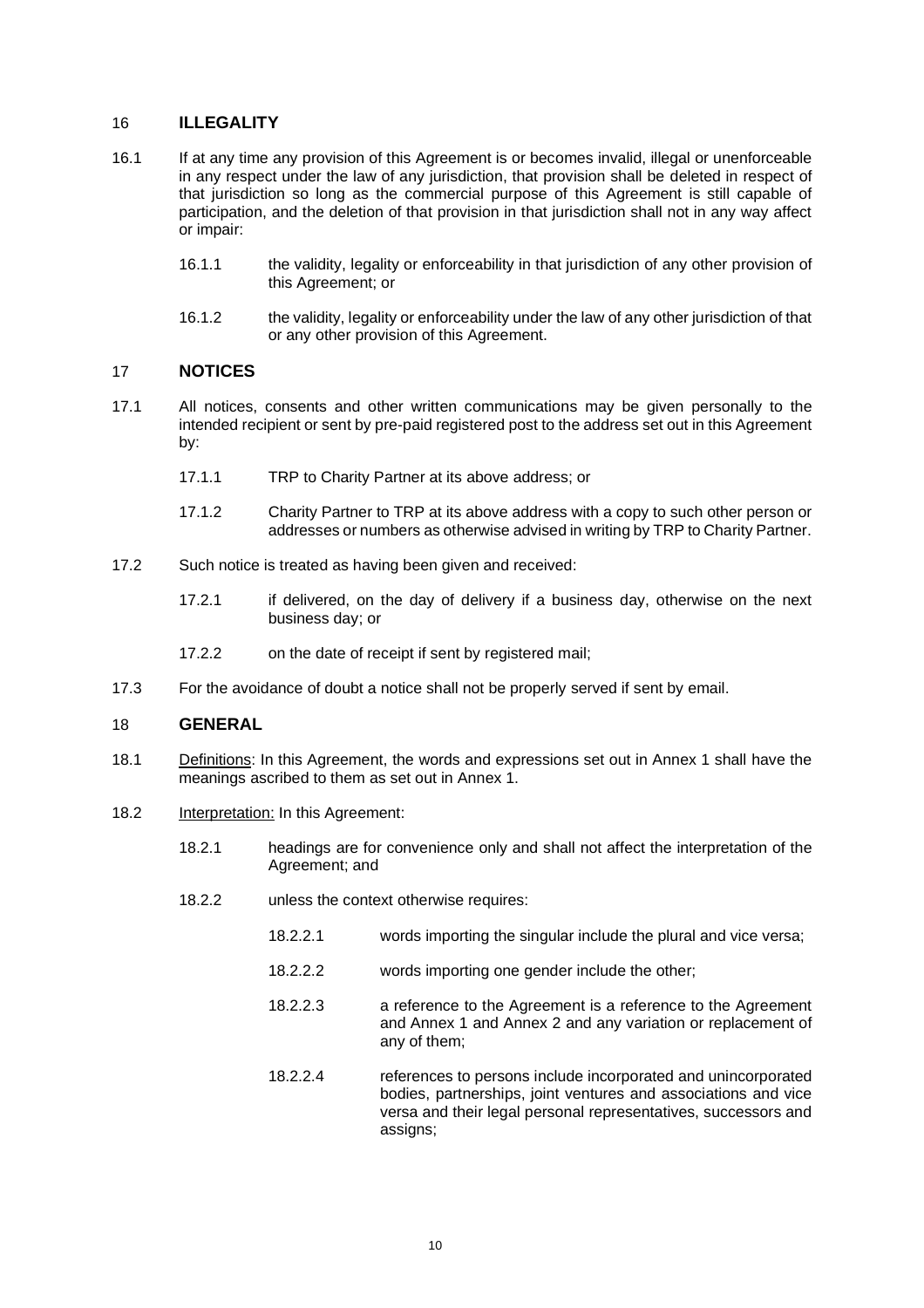- 18.2.2.5 a reference to a statute or other law includes regulations and other instruments under it and amendments, re-enactments or replacements of any of them; and
- 18.2.2.6 references to "include" and "including", shall be construed as being by way of illustration or emphasis only and shall not be construed as, nor shall they take effect of, limiting the generality of any foregoing words.
- 18.3 Assignment, Licensing and Subcontracting: Charity Partner acknowledges that TRP may assign and/or license this Agreement and the rights acquired under it. This Agreement is personal to Charity Partner. Charity Partner acknowledges that TRP may subcontract any of its obligations under this Agreement. Charity Partner may not assign this Agreement or subcontract any of the obligations to be provided by them under this Agreement.
- 18.4 Third Parties: The provisions of the Contracts (Rights of Third Parties) Act 1999 are excluded from this Agreement.
- 18.5 Entire Agreement: This Agreement and Annexes 1 and 2 constitute the sole and entire understanding of TRP and Charity Partner in relation to the subject matter of this Agreement and supersede all previous agreements, representations and arrangements between Charity Partner and TRP (either oral or written) with regard to the subject matter of this Agreement. The parties confirm that they have not entered into this Agreement on the basis of any representations that are not expressly incorporated in this Agreement. Each party irrevocably and unconditionally waives any rights it may have to claim damages and/or to rescind this Agreement for any misrepresentation in relation to the subject matter of this Agreement whether or not contained in this Agreement or for breach of warranty not contained in this Agreement unless such misrepresentation or warranty was made fraudulently. This Agreement may only be amended or supplemented in writing and signed by a representative of both TRP and Charity Partner.
- 18.6 Waiver: The failure, delay, relaxation or indulgence on the part of any party in exercising any power or right given to the parties under this Agreement shall not operate as a waiver of that power or right, nor does any single exercise of a power or right preclude any other or further exercise of it or the exercise of any other right or power under this Agreement. A right or a power may only be waived in writing signed by the party to be bound by the waiver.
- 18.7 Partnership: Nothing in this Agreement is intended to nor shall it create any partnership, joint venture or relationship of employment between TRP and Charity Partner or authorise the other party to act as agent for the other.
- 18.8 Unenforceability: If any provision of this Agreement is invalid or unenforceable in any jurisdiction it will, if required, be deleted (for the purposes of that jurisdiction) without affecting the remaining provisions of this Agreement or affecting the validity or enforceability of that provision in any other jurisdiction provided that such deletion does not defeat the commercial purpose of this Agreement.
- 18.9 Jurisdiction: This Agreement shall be governed by English law and the parties agree to submit to the non-exclusive jurisdiction of the Courts of England.

## <span id="page-10-0"></span>19 **DATA PROTECTION**

- 19.1 For the purposes of this Claus[e 19,](#page-10-0) the terms "process" (and its derivatives), "controller", "data subject" and "personal data" shall have the meanings given to them in the Data Protection Laws.
- 19.2 Each party warrants and undertakes that it will perform its obligations under this Agreement in accordance with the provisions of all Data Protection Laws from time to time in force.
- 19.3 Each of the parties hereby acknowledges that the only personal data to be shared with: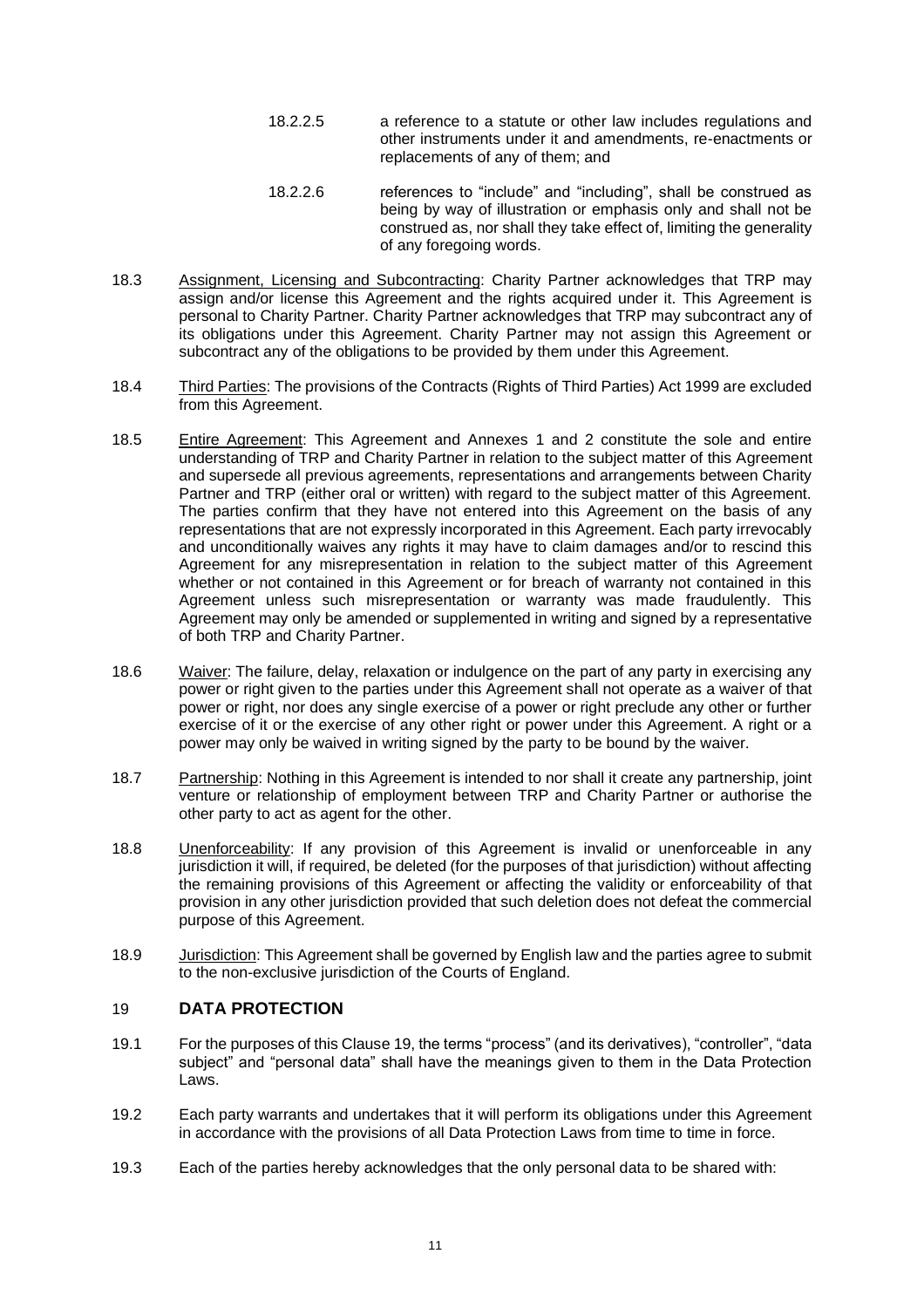- 19.3.1 TRP by the Charity Partner will be the name, email address and telephone number of:
	- 19.3.1.1 supporters in relation to whom the Charity Partner has legal basis for the transfer; and
	- 19.3.1.2 individual employees of the Charity Partner; and
- 19.3.2 the Charity Partner by TRP will be:
	- 19.3.2.1 the name, email address and telephone number of employees of TRP; and
	- 19.3.2.2 in relation to supporters who have given their consent to the transfer: name, title, email address, telephone number, alternative telephone number, gender, postal address, whether it is their first half marathon, running experience, seeding category, personal story, registration status and runner activation link,

(together, the "**Relevant Personal Data**") and that the same is shared for the parties to serve their relationship with one another under this Agreement and for the purposes set out in this Agreement (the "**Purpose**").

- 19.4 The parties acknowledge that each TRP and the Charity Partner is and will each be a controller in respect of the Relevant Personal Data.
- 19.5 The Charity Partner warrants that it has obtained all consents, licences and authorisations necessary for the transfer, sharing, accessing and processing of data to, with and by the Charity Partner and TRP as contemplated under this Agreement.
- 19.6 Each party agrees that it will only process the Relevant Personal Data provided by the other party for the Purpose provided always that it may in addition process the Relevant Personal Data for its own purposes of compliance with applicable law and regulations.
- <span id="page-11-0"></span>19.7 Each party to the agreement will notify the other party's data protection officer within 24 hours of becoming aware of any incidents threatening to breach or breaching the confidentiality, integrity or availability of any of the personal data processed as a result of this Agreement.
- 19.8 Such notification in Clause [19.7](#page-11-0) shall at least describe the nature of the incident including, where possible, the categories and approximate number of data subjects and personal data records concerned; the likely consequences of the incident; and the measures taken, or proposed to be taken, by the party to address the breach. Where, and in so far as, it is not possible to provide the information at the same time, the information may be provided in phases without undue further delay.
- 19.9 Each party further agrees to assist the other with all enquiries and investigation into any incidents which threaten to breach or have breached the confidentiality, integrity or availability of any of the personal data processed as a result of this Agreement.
- 19.10 Each party will provide the other party with the name and contact details of its data protection officer (if applicable).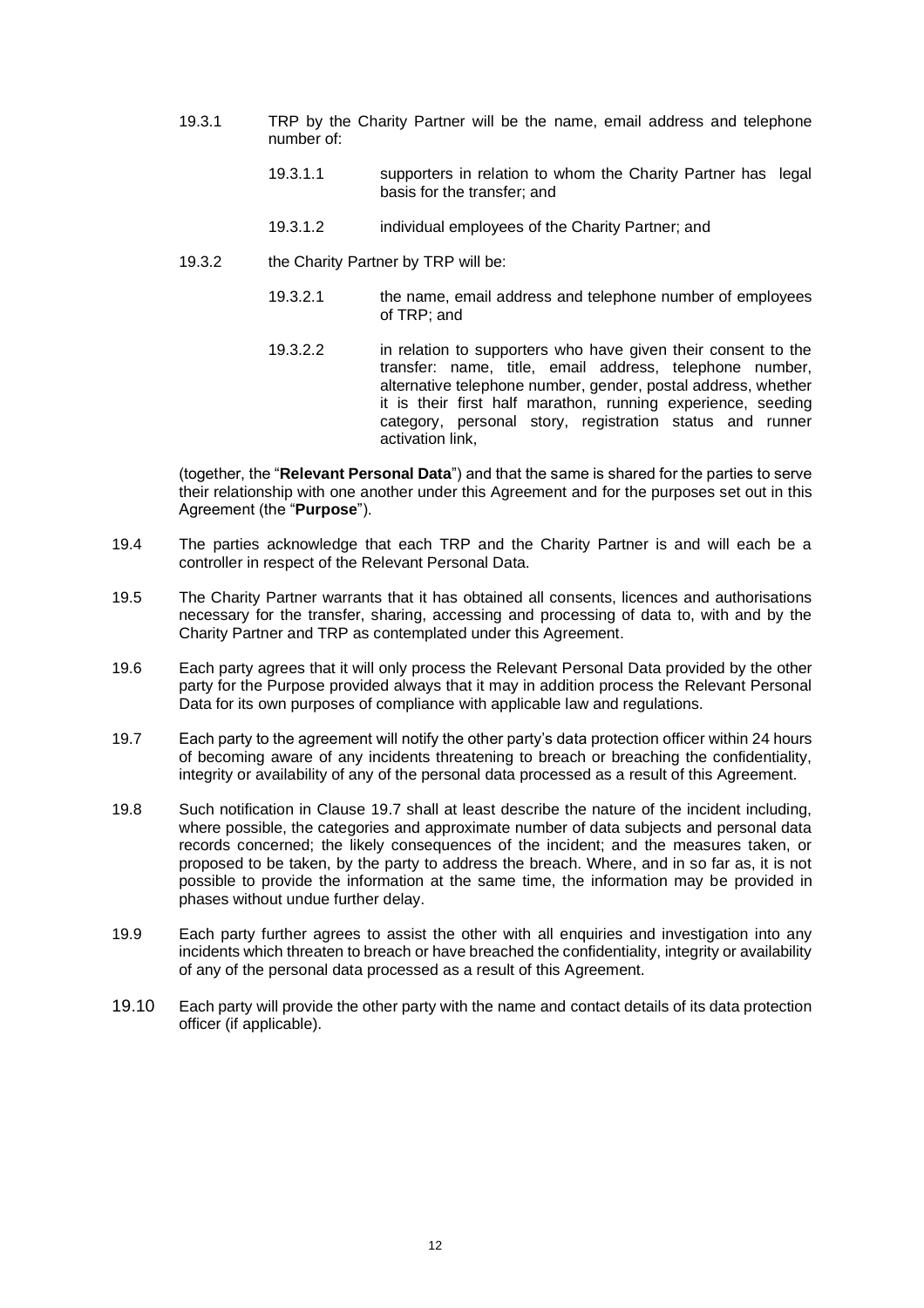# **Annex 1 – Definitions**

| <b>Charity Partner</b><br><b>Intellectual</b><br><b>Property Rights</b> | All Intellectual Property Rights owned by or licensed to Charity Partner;                                                                                                                                                                                                                                                                                                                                                                                                                                                                                                                                                                                                      |
|-------------------------------------------------------------------------|--------------------------------------------------------------------------------------------------------------------------------------------------------------------------------------------------------------------------------------------------------------------------------------------------------------------------------------------------------------------------------------------------------------------------------------------------------------------------------------------------------------------------------------------------------------------------------------------------------------------------------------------------------------------------------|
| <b>Charity Partner</b><br><b>Mark</b>                                   | The Charity Partner trade mark set out in Part 3, Annex 2;                                                                                                                                                                                                                                                                                                                                                                                                                                                                                                                                                                                                                     |
| <b>Data Protection</b><br>Laws                                          | The UK GDPR (as that term is defined by the Data Protection, Privacy and<br>Electronic Communications (Amendments etc) (EU Exit) Regulations 2019) and<br>the Data Protection Act 2018;                                                                                                                                                                                                                                                                                                                                                                                                                                                                                        |
| <b>Designations</b>                                                     | The Designations set out in Part 1, Annex 2;                                                                                                                                                                                                                                                                                                                                                                                                                                                                                                                                                                                                                                   |
| <b>Effective Date</b>                                                   | The date of this Agreement;                                                                                                                                                                                                                                                                                                                                                                                                                                                                                                                                                                                                                                                    |
| <b>Event</b>                                                            | The October 2022 Royal Parks Half Marathon (as postponed or scheduled to a<br>later date in accordance with clause 10);                                                                                                                                                                                                                                                                                                                                                                                                                                                                                                                                                        |
| Fee                                                                     | £145 per Race Place, exclusive of VAT;                                                                                                                                                                                                                                                                                                                                                                                                                                                                                                                                                                                                                                         |
| <b>Force Majeure</b><br><b>Event</b>                                    | Any event beyond the reasonable control of a party including: royal demise;<br>national mourning; act(s) of God, war, fire, flood, drought, earthquake or other<br>natural disaster; act(s) or threats of war, terrorism or civil commotion; epidemic or<br>pandemic; travel warning; strike(s) or lockout(s); any law or governmental<br>guidelines, any action or any prohibition taken by a government or public<br>authority, or failing to grant or rescission of a necessary licence or consent;<br>interruption or failure of any utility service; the unavailability of the Parks; and/or<br>cancellation or termination of the Event as a result of any of the above; |
| <b>Intellectual</b><br><b>Property Rights</b>                           | All copyright and other intellectual property rights in whatever media whether or<br>not registered including (without limitation), database rights, domain names, trade<br>marks, service marks, trade names, registered designs, all other proprietary rights<br>and any applications for the protection or registration of those rights and all<br>renewals and extensions existing in any jurisdiction;                                                                                                                                                                                                                                                                    |
| <b>Marks</b>                                                            | TRP's and the Event trade mark set out in Part 2, Annex 2 or such other marks as<br>notified by TRP to Charity Partner from time to time;                                                                                                                                                                                                                                                                                                                                                                                                                                                                                                                                      |
| <b>Marketing</b><br><b>Activities</b>                                   | Any suitable marketing activity carried out by Charity Partner and preapproved by<br>TRP including in-store promotions, brochures, advertising and other similar<br>activities to promote the Event and associate the Charity Partner with the Event;                                                                                                                                                                                                                                                                                                                                                                                                                          |
| <b>Materials</b>                                                        | All works, designs drawings, logos, specifications and other documents and/or<br>materials created in connection with the Marketing Activities or under this<br>Agreement including without limitation any photographs and point of sale items,<br>banners, signs, posters, displays, packaging, labels, wrappers, hangers,<br>containers, stands, special packaging and any other marketing or advertising<br>materials (including any proofs);                                                                                                                                                                                                                               |
| <b>Parks</b>                                                            | The parks managed by TRP;                                                                                                                                                                                                                                                                                                                                                                                                                                                                                                                                                                                                                                                      |
| <b>Participation</b><br><b>Agreement</b>                                | The terms and conditions in respect of an individual Runner's participation as set<br>out on the Event website, entered into upon confirmation of the Runner's<br>understanding and acceptance of such terms and conditions;                                                                                                                                                                                                                                                                                                                                                                                                                                                   |
| <b>Personal Data</b>                                                    | Has the meaning given in the Data Protection Laws;                                                                                                                                                                                                                                                                                                                                                                                                                                                                                                                                                                                                                             |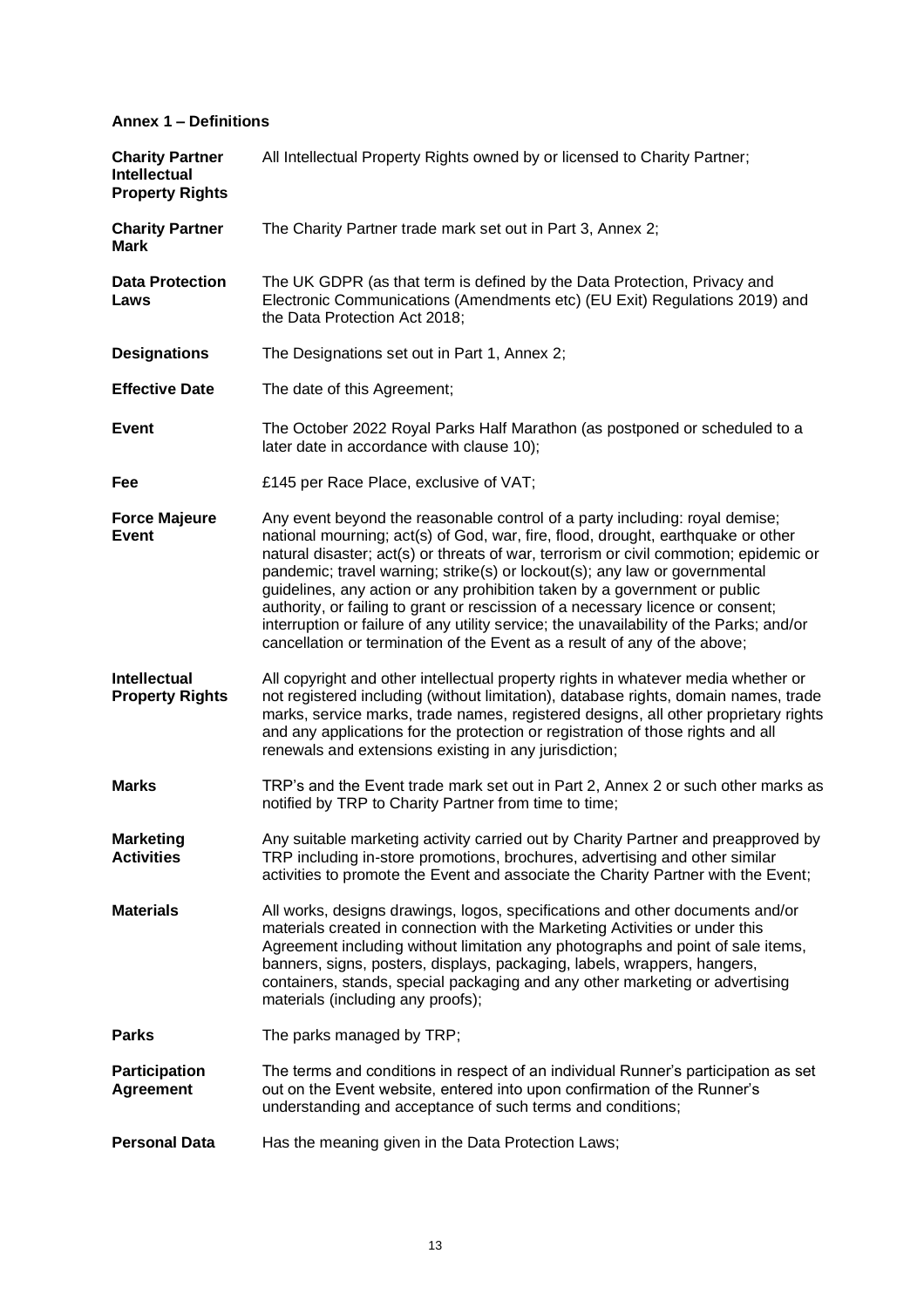| <b>Products</b>                                   | Any merchandise produced by the Charity Partner in connection with the Event<br>with the prior agreement of TRP, which shall include, but not be limited to, running<br>kit, sporting gadgets and other equipment; |
|---------------------------------------------------|--------------------------------------------------------------------------------------------------------------------------------------------------------------------------------------------------------------------|
| <b>Promoter</b>                                   | Limelight Sports Limited;                                                                                                                                                                                          |
| <b>Race Numbers</b>                               | The numbered bibs to be supplied to the Charity Partner's Runners by TRP;                                                                                                                                          |
| <b>Race Place</b>                                 | A reserved place to take part in the Event;                                                                                                                                                                        |
| Race Rules                                        | Race rules produced by TRP;                                                                                                                                                                                        |
| <b>Rights</b>                                     | Those rights to be granted by TRP to Charity Partner as set out in Part 1, Annex<br>2;                                                                                                                             |
| <b>Runners</b>                                    | Runners nominated by Charity Partner to take part in the Event;                                                                                                                                                    |
| <b>Term</b>                                       | The term set out in clause 1;                                                                                                                                                                                      |
| <b>Territory</b>                                  | The United Kingdom; and                                                                                                                                                                                            |
| <b>TRP Intellectual</b><br><b>Property Rights</b> | All Intellectual Property Rights owned by or licensed to TRP or otherwise relating<br>to the Event and including but not limited to the Marks.                                                                     |